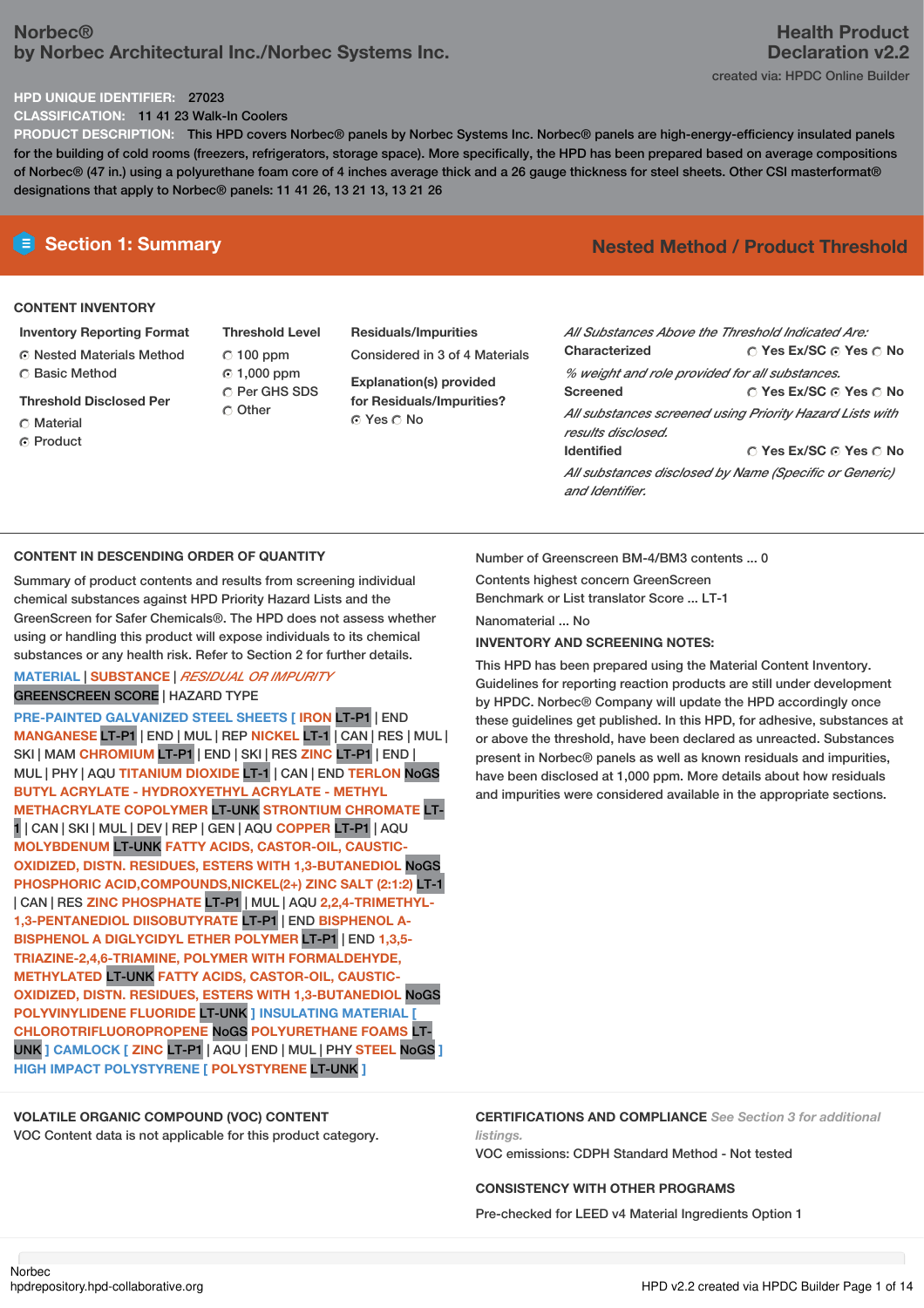Third Party Verified?

Yes © No

PREPARER: Vertima VERIFIER: VERIFICATION #:

SCREENING DATE: 2022-01-07 PUBLISHED DATE: 2022-01-07 EXPIRY DATE: 2025-01-07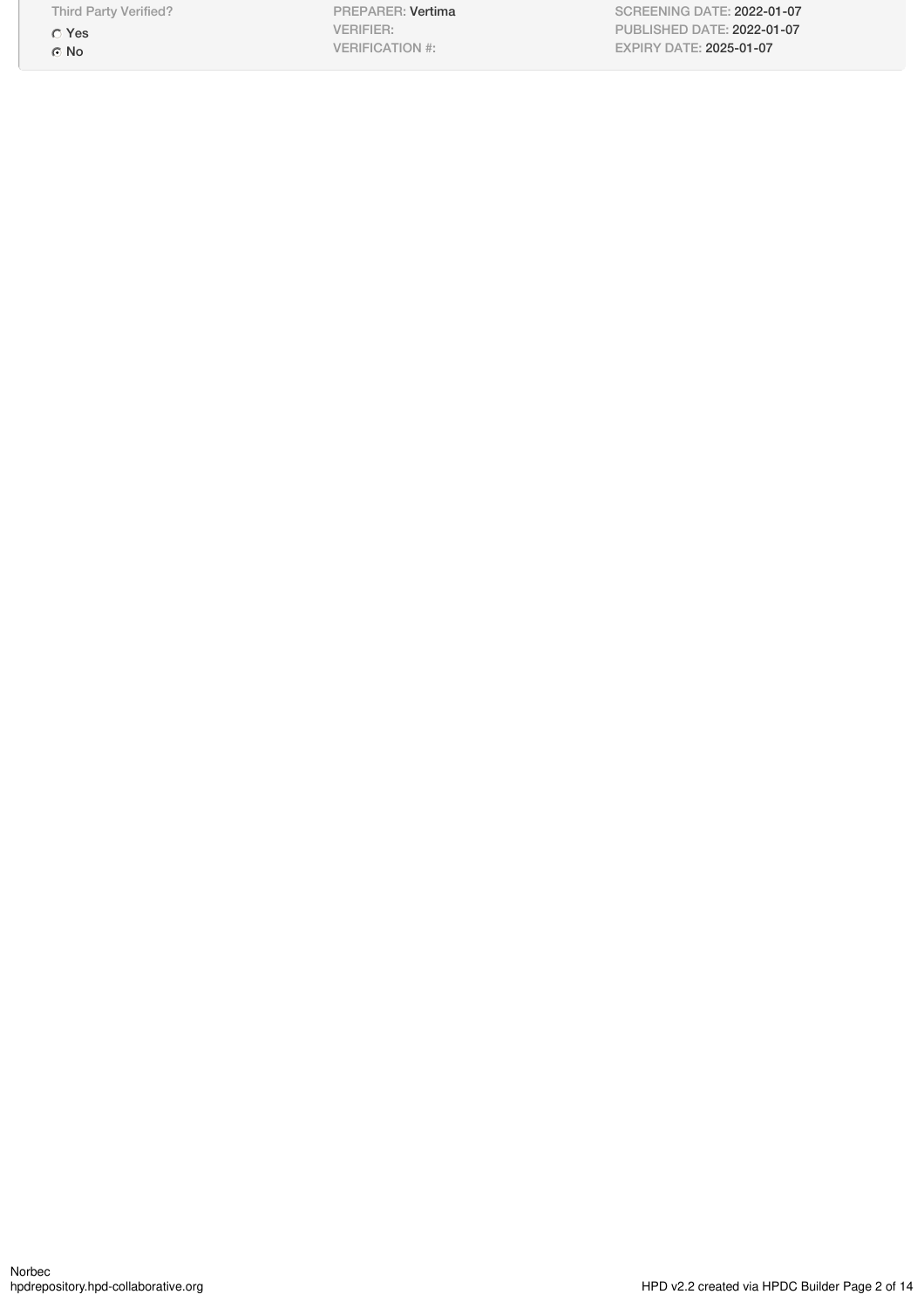This section lists contents in a product based on specific threshold(s) and reports detailed health information including hazards. This HPD uses the *inventory method indicated above, which is one of three possible methods:*

- *Basic Inventory method with Product-level threshold.*
- *Nested Material Inventory method with Product-level threshold*
- *Nested Material Inventory method with individual Material-level thresholds*

Definitions and requirements for the three inventory methods and requirements for each data field can be found in the HPD Open Standard version *2.2, available on the HPDC website at: [www.hpd-collaborative.org/hpd-2-2-standard](https://www.hpd-collaborative.org/hpd-2-2-standard)*

| <b>PRE-PAINTED GALVANIZED STEEL SHEETS</b> | $%: 62,7800 - 63,5500$                                                                                                                                                                                                                                                                                                                                                                                                        |          |                 |                                            |                                                       |
|--------------------------------------------|-------------------------------------------------------------------------------------------------------------------------------------------------------------------------------------------------------------------------------------------------------------------------------------------------------------------------------------------------------------------------------------------------------------------------------|----------|-----------------|--------------------------------------------|-------------------------------------------------------|
| PRODUCT THRESHOLD: 1000 ppm                | RESIDUALS AND IMPURITIES CONSIDERED: No                                                                                                                                                                                                                                                                                                                                                                                       |          |                 |                                            | <b>MATERIAL TYPE: Metal</b>                           |
|                                            | RESIDUALS AND IMPURITIES NOTES: There are no known impurities.                                                                                                                                                                                                                                                                                                                                                                |          |                 |                                            |                                                       |
|                                            | OTHER MATERIAL NOTES: Different suppliers of galvanized steel and different paints are used for Noroc panels. Weight percentage may vary as<br>this HPD covers multiple configurations and thicknesses of Noroc panels. Galvanized steel represents 98% to 99,5% of prepainted sheets and the<br>remaining is paint. An average composition of most common paint used for those panels has been used for the HPD preparation. |          |                 |                                            |                                                       |
| <b>IRON</b>                                |                                                                                                                                                                                                                                                                                                                                                                                                                               |          |                 |                                            | ID: 7439-89-6                                         |
|                                            | HAZARD SCREENING METHOD: Pharos Chemical and Materials Library                                                                                                                                                                                                                                                                                                                                                                |          |                 | HAZARD SCREENING DATE: 2022-01-07 15:06:11 |                                                       |
| $\%$ : 90.0000 - 95.0000                   | <b>GS: LT-P1</b>                                                                                                                                                                                                                                                                                                                                                                                                              |          |                 |                                            | RC: None NANO: No SUBSTANCE ROLE: Structure component |
| <b>HAZARD TYPE</b>                         | <b>AGENCY AND LIST TITLES</b>                                                                                                                                                                                                                                                                                                                                                                                                 |          | <b>WARNINGS</b> |                                            |                                                       |
| <b>END</b>                                 | <b>TEDX - Potential Endocrine Disruptors</b>                                                                                                                                                                                                                                                                                                                                                                                  |          |                 | <b>Potential Endocrine Disruptor</b>       |                                                       |
|                                            | SUBSTANCE NOTES: Ranges are used to cover all Norbec panels configurations and thicknesses. The percentage vary because, different pre-<br>painted galvanized steel sheets suppliers have different recipes.                                                                                                                                                                                                                  |          |                 |                                            |                                                       |
| <b>MANGANESE</b>                           |                                                                                                                                                                                                                                                                                                                                                                                                                               |          |                 |                                            | ID: 7439-96-5                                         |
|                                            | HAZARD SCREENING METHOD: Pharos Chemical and Materials Library                                                                                                                                                                                                                                                                                                                                                                |          |                 | HAZARD SCREENING DATE: 2022-01-07 15:06:12 |                                                       |
| $\%$ : 2.0000 - 2.2300                     | <b>GS: LT-P1</b>                                                                                                                                                                                                                                                                                                                                                                                                              | RC: None | NANO: No        |                                            | <b>SUBSTANCE ROLE: Alloy element</b>                  |
| <b>HAZARD TYPE</b>                         | <b>AGENCY AND LIST TITLES</b>                                                                                                                                                                                                                                                                                                                                                                                                 |          | <b>WARNINGS</b> |                                            |                                                       |
| <b>END</b>                                 | <b>TEDX</b> - Potential Endocrine Disruptors                                                                                                                                                                                                                                                                                                                                                                                  |          |                 | <b>Potential Endocrine Disruptor</b>       |                                                       |

| <b>MUL</b> | German FEA - Substances Hazardous to<br><b>Waters</b> | Class 2 - Hazard to Waters                                                               |
|------------|-------------------------------------------------------|------------------------------------------------------------------------------------------|
| <b>REP</b> | GHS - Japan                                           | H360 - May damage fertility or the unborn child [Toxic to<br>reproduction - Category 1B] |

SUBSTANCE NOTES: Ranges are used to cover all Norbec panels configurations and thicknesses. The percentage vary because, different prepainted galvanized steel sheets suppliers have different recipes.

**NICKEL** ID: **7440-02-0** HAZARD SCREENING METHOD: **Pharos Chemical and Materials Library** HAZARD SCREENING DATE: **2022-01-07 15:06:13** %: **0.2000 - 0.2500** GS: **LT-1** RC: **None** NANO: **No** SUBSTANCE ROLE: **Alloy element**

Norbec<br>hodrepository.hpd-collaborative.org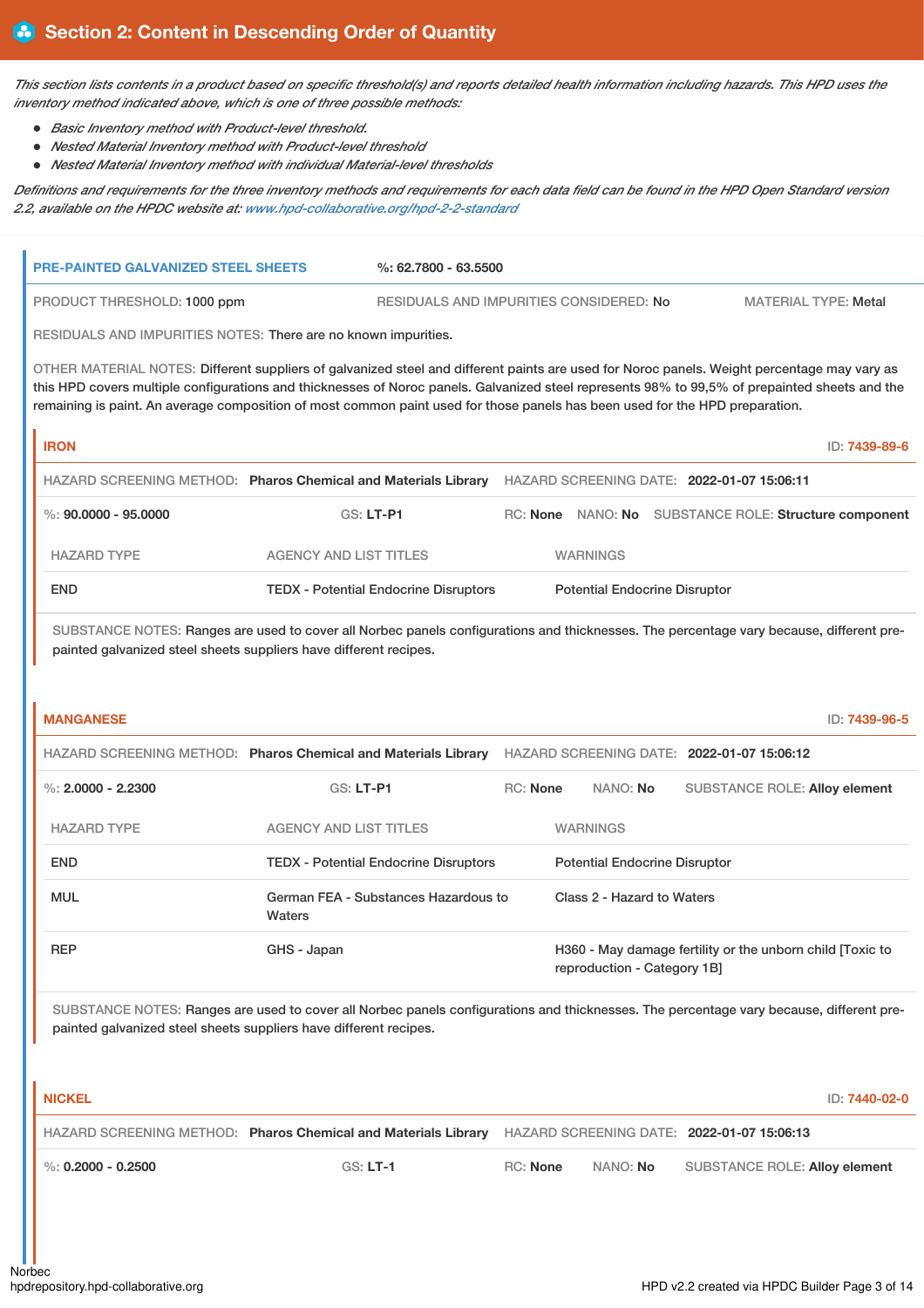| <b>HAZARD TYPE</b> | <b>AGENCY AND LIST TITLES</b>                  | <b>WARNINGS</b>                                                                                                                               |
|--------------------|------------------------------------------------|-----------------------------------------------------------------------------------------------------------------------------------------------|
| CAN                | <b>US CDC - Occupational Carcinogens</b>       | <b>Occupational Carcinogen</b>                                                                                                                |
| <b>CAN</b>         | <b>MAK</b>                                     | Carcinogen Group 1 - Substances that cause cancer in<br>man                                                                                   |
| <b>CAN</b>         | <b>IARC</b>                                    | Group 1 - Agent is Carcinogenic to humans                                                                                                     |
| <b>CAN</b>         | CA EPA - Prop 65                               | Carcinogen                                                                                                                                    |
| <b>CAN</b>         | US NIH - Report on Carcinogens                 | Known to be a human Carcinogen                                                                                                                |
| CAN                | <b>IARC</b>                                    | Group 2b - Possibly carcinogenic to humans                                                                                                    |
| <b>RES</b>         | <b>AOEC - Asthmagens</b>                       | Asthmagen (Rs) - sensitizer-induced                                                                                                           |
| <b>CAN</b>         | US NIH - Report on Carcinogens                 | Reasonably Anticipated to be Human Carcinogen                                                                                                 |
| <b>RES</b>         | <b>MAK</b>                                     | Sensitizing Substance Sah - Danger of airway & skin<br>sensitization                                                                          |
| <b>MUL</b>         | German FEA - Substances Hazardous to<br>Waters | Class 2 - Hazard to Waters                                                                                                                    |
| <b>SKI</b>         | EU - GHS (H-Statements) Annex 6 Table 3-1      | H317 - May cause an allergic skin reaction [Skin<br>sensitization - Category 1]                                                               |
| <b>CAN</b>         | EU - GHS (H-Statements) Annex 6 Table 3-1      | H351 - Suspected of causing cancer [Carcinogenicity -<br>Category 2]                                                                          |
| <b>MAM</b>         | EU - GHS (H-Statements) Annex 6 Table 3-1      | H372 - Causes damage to organs through prolonged or<br>repeated exposure [Specific target organ toxicity -<br>repeated exposure - Category 1] |

| <b>CHROMIUM</b>      |                                                                |          |                                      |                                                         | ID: 7440-47-3 |
|----------------------|----------------------------------------------------------------|----------|--------------------------------------|---------------------------------------------------------|---------------|
|                      | HAZARD SCREENING METHOD: Pharos Chemical and Materials Library |          |                                      | HAZARD SCREENING DATE: 2022-01-07 15:06:14              |               |
| %: $0.2000 - 0.6500$ | $GS: LT-PI$                                                    | RC: None | NANO: No                             | <b>SUBSTANCE ROLE: Alloy element</b>                    |               |
| <b>HAZARD TYPE</b>   | <b>AGENCY AND LIST TITLES</b>                                  |          | <b>WARNINGS</b>                      |                                                         |               |
| <b>END</b>           | <b>TEDX</b> - Potential Endocrine Disruptors                   |          | <b>Potential Endocrine Disruptor</b> |                                                         |               |
| <b>SKI</b>           | <b>MAK</b>                                                     |          |                                      | Sensitizing Substance Sh - Danger of skin sensitization |               |
| <b>RES</b>           | <b>AOEC - Asthmagens</b>                                       |          | Asthmagen (Rs) - sensitizer-induced  |                                                         |               |

| <b>ZINC</b>                       |                                                                                                           |          |          | ID: <b>7440-66-6</b>        |
|-----------------------------------|-----------------------------------------------------------------------------------------------------------|----------|----------|-----------------------------|
|                                   | HAZARD SCREENING METHOD: Pharos Chemical and Materials Library HAZARD SCREENING DATE: 2022-01-07 15:06:15 |          |          |                             |
| $\blacksquare$ %: 0.1500 - 9.1000 | GS: LT-P1                                                                                                 | RC: None | NANO: No | SUBSTANCE ROLE: Galvanizing |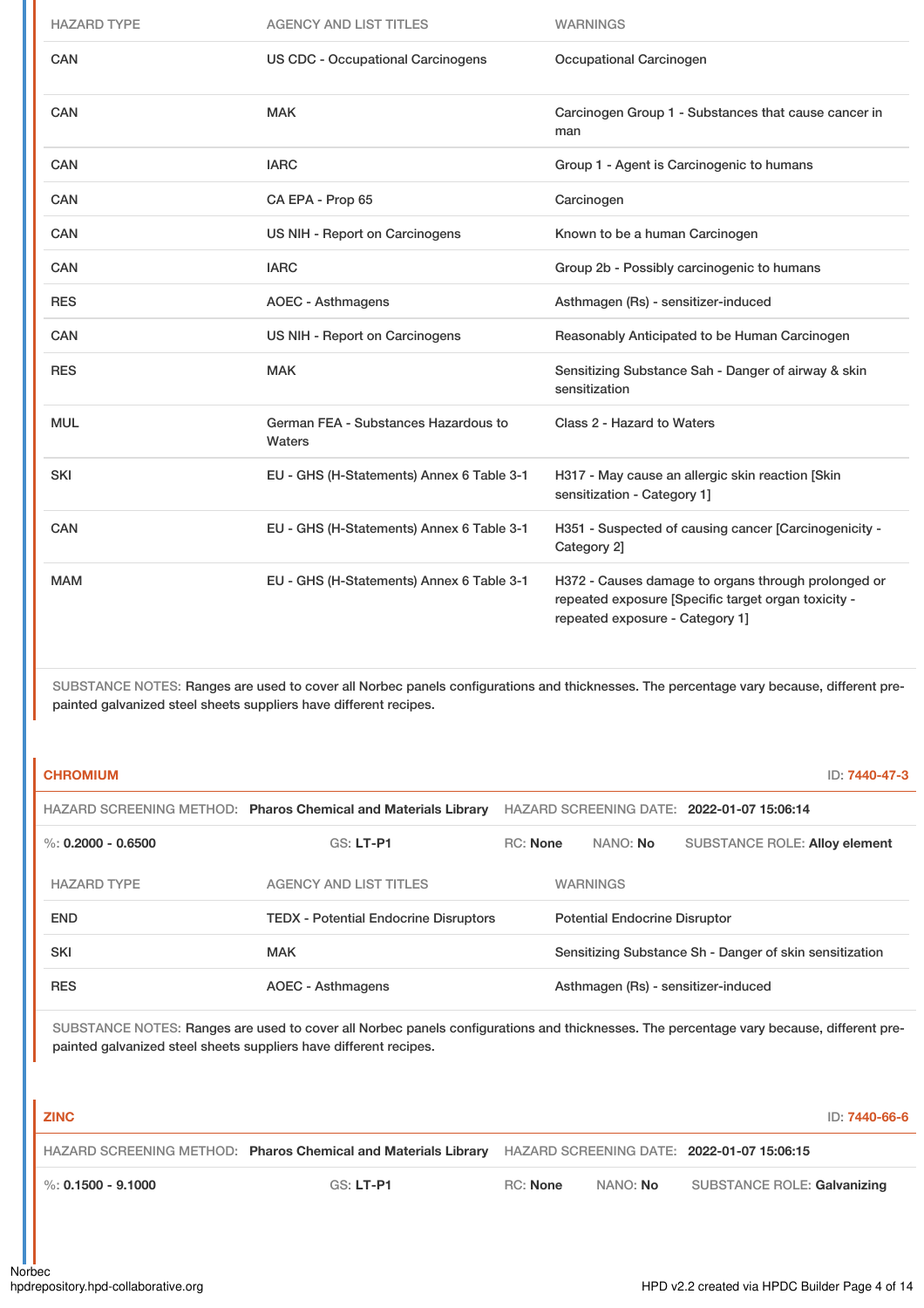| <b>HAZARD TYPE</b> | AGENCY AND LIST TITLES                         | <b>WARNINGS</b>                                                                                                                                                                         |
|--------------------|------------------------------------------------|-----------------------------------------------------------------------------------------------------------------------------------------------------------------------------------------|
| <b>END</b>         | <b>TEDX - Potential Endocrine Disruptors</b>   | <b>Potential Endocrine Disruptor</b>                                                                                                                                                    |
| <b>MUL</b>         | German FEA - Substances Hazardous to<br>Waters | Class 2 - Hazard to Waters                                                                                                                                                              |
| <b>PHY</b>         | EU - GHS (H-Statements) Annex 6 Table 3-1      | H260 - In contact with water releases flammable gases<br>which may ignite spontaneously [Substances and<br>mixtures which, in contact with water, emit flammable<br>gases - Category 1] |
| AQU                | EU - GHS (H-Statements) Annex 6 Table 3-1      | H400 - Very toxic to aquatic life [Hazardous to the aquatic<br>environment (acute) - Category 1]                                                                                        |
| AQU                | EU - GHS (H-Statements) Annex 6 Table 3-1      | H410 - Very toxic to aquatic life with long lasting effects<br>[Hazardous to the aquatic environment (chronic) -<br>Category 1]                                                         |
| <b>PHY</b>         | EU - GHS (H-Statements) Annex 6 Table 3-1      | H250 - Catches fire spontaneously if exposed to air<br>[Pyrophoric liquids; Pyrophoric solids - Category 1]                                                                             |

## **TITANIUM DIOXIDE** ID: **13463-67-7**

|                      | HAZARD SCREENING METHOD: Pharos Chemical and Materials Library | HAZARD SCREENING DATE: 2022-01-07 15:06:16 |                                                                                                         |  |
|----------------------|----------------------------------------------------------------|--------------------------------------------|---------------------------------------------------------------------------------------------------------|--|
| %: $0.1500 - 0.4700$ | $GS: LT-1$                                                     | <b>RC:</b> None                            | <b>SUBSTANCE ROLE: Surface modifier</b><br>NANO: No                                                     |  |
| <b>HAZARD TYPE</b>   | <b>AGENCY AND LIST TITLES</b>                                  |                                            | <b>WARNINGS</b>                                                                                         |  |
| CAN                  | US CDC - Occupational Carcinogens                              |                                            | Occupational Carcinogen                                                                                 |  |
| CAN                  | CA EPA - Prop 65                                               |                                            | Carcinogen - specific to chemical form or exposure route                                                |  |
| CAN                  | <b>IARC</b>                                                    |                                            | Group 2B - Possibly carcinogenic to humans - inhaled<br>from occupational sources                       |  |
| CAN                  | <b>MAK</b>                                                     |                                            | Carcinogen Group 3A - Evidence of carcinogenic effects<br>but not sufficient to establish MAK/BAT value |  |
| <b>END</b>           | <b>TEDX - Potential Endocrine Disruptors</b>                   |                                            | <b>Potential Endocrine Disruptor</b>                                                                    |  |
| CAN                  | <b>MAK</b>                                                     |                                            | Carcinogen Group 4 - Non-genotoxic carcinogen with low<br>risk under MAK/BAT levels                     |  |
| CAN                  | EU - GHS (H-Statements) Annex 6 Table 3-1                      |                                            | H351 - Suspected of causing cancer [Carcinogenicity -<br>Category 2]                                    |  |

| <b>TERLON</b>      |                                                                |          |                 | ID: 63148-69-6                                 |
|--------------------|----------------------------------------------------------------|----------|-----------------|------------------------------------------------|
|                    | HAZARD SCREENING METHOD: Pharos Chemical and Materials Library |          |                 | HAZARD SCREENING DATE: 2022-01-07 15:06:17     |
| %: 0.1000 - 0.1300 | GS: NoGS                                                       | RC: None | NANO: No        | SUBSTANCE ROLE: Surface modifier               |
| <b>HAZARD TYPE</b> | <b>AGENCY AND LIST TITLES</b>                                  |          | <b>WARNINGS</b> |                                                |
| None found         |                                                                |          |                 | No warnings found on HPD Priority Hazard Lists |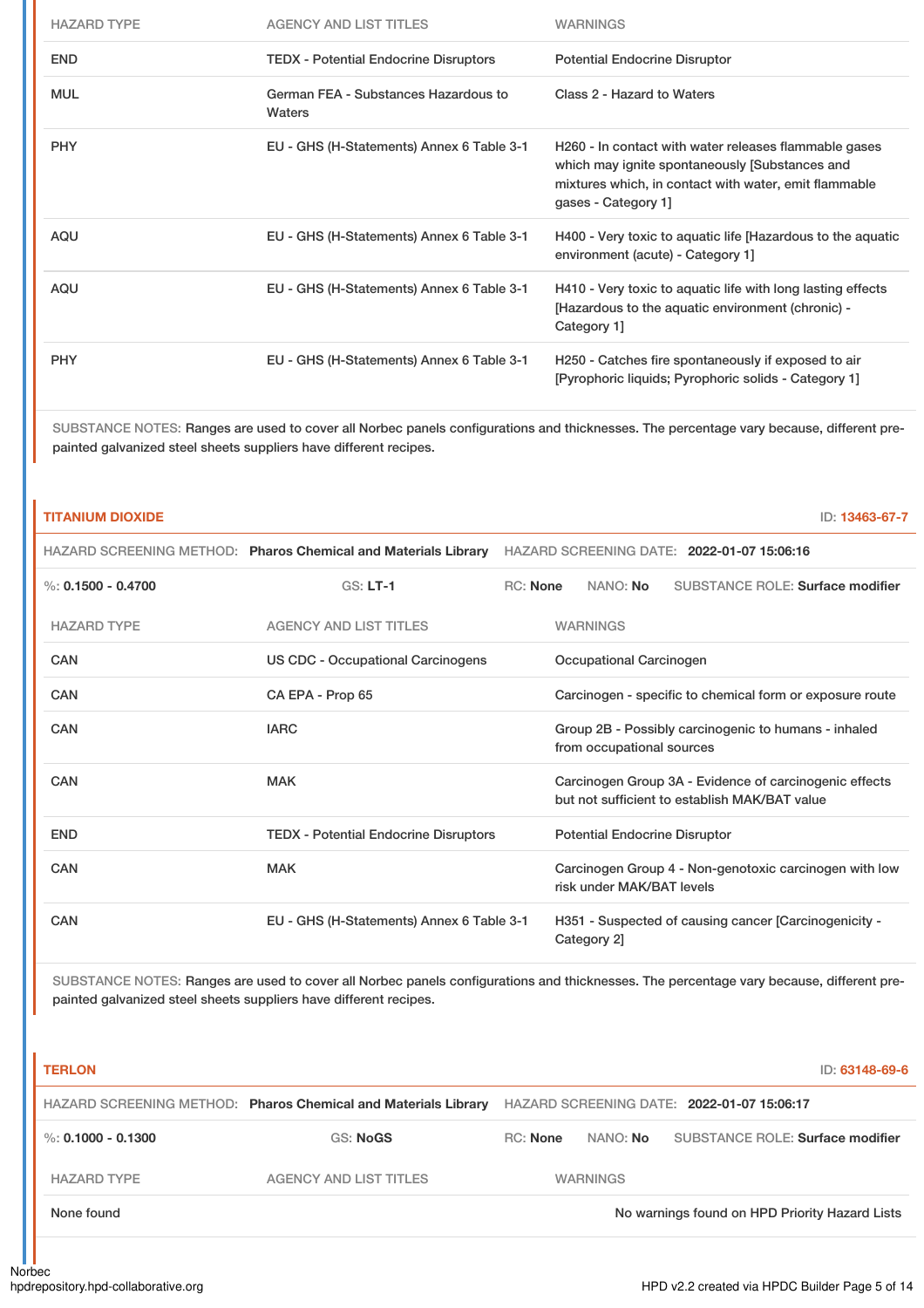| <b>BUTYL ACRYLATE - HYDROXYETHYL ACRYLATE - METHYL</b><br><b>METHACRYLATE COPOLYMER</b> |                                                                                                                                                                                                              |                 |                 | ID: 25951-38-6                                 |  |
|-----------------------------------------------------------------------------------------|--------------------------------------------------------------------------------------------------------------------------------------------------------------------------------------------------------------|-----------------|-----------------|------------------------------------------------|--|
|                                                                                         | HAZARD SCREENING METHOD: Pharos Chemical and Materials Library                                                                                                                                               |                 |                 | HAZARD SCREENING DATE: 2022-01-07 15:06:18     |  |
| %: 0.1000 - 0.1200                                                                      | <b>GS: LT-UNK</b>                                                                                                                                                                                            | <b>RC:</b> None | NANO: <b>No</b> | SUBSTANCE ROLE: Surface modifier               |  |
| <b>HAZARD TYPE</b>                                                                      | <b>AGENCY AND LIST TITLES</b>                                                                                                                                                                                |                 | <b>WARNINGS</b> |                                                |  |
| None found                                                                              |                                                                                                                                                                                                              |                 |                 | No warnings found on HPD Priority Hazard Lists |  |
|                                                                                         | SUBSTANCE NOTES: Ranges are used to cover all Norbec panels configurations and thicknesses. The percentage vary because, different pre-<br>painted galvanized steel sheets suppliers have different recipes. |                 |                 |                                                |  |

| <b>STRONTIUM CHROMATE</b> |                                                                |          |                 | ID: 7789-06-2                              |
|---------------------------|----------------------------------------------------------------|----------|-----------------|--------------------------------------------|
|                           | HAZARD SCREENING METHOD: Pharos Chemical and Materials Library |          |                 | HAZARD SCREENING DATE: 2022-01-07 15:06:19 |
| $\%$ : 0.0600 - 0.1000    | $GS: LT-1$                                                     | RC: None | NANO: <b>No</b> | SUBSTANCE ROLE: Surface modifier           |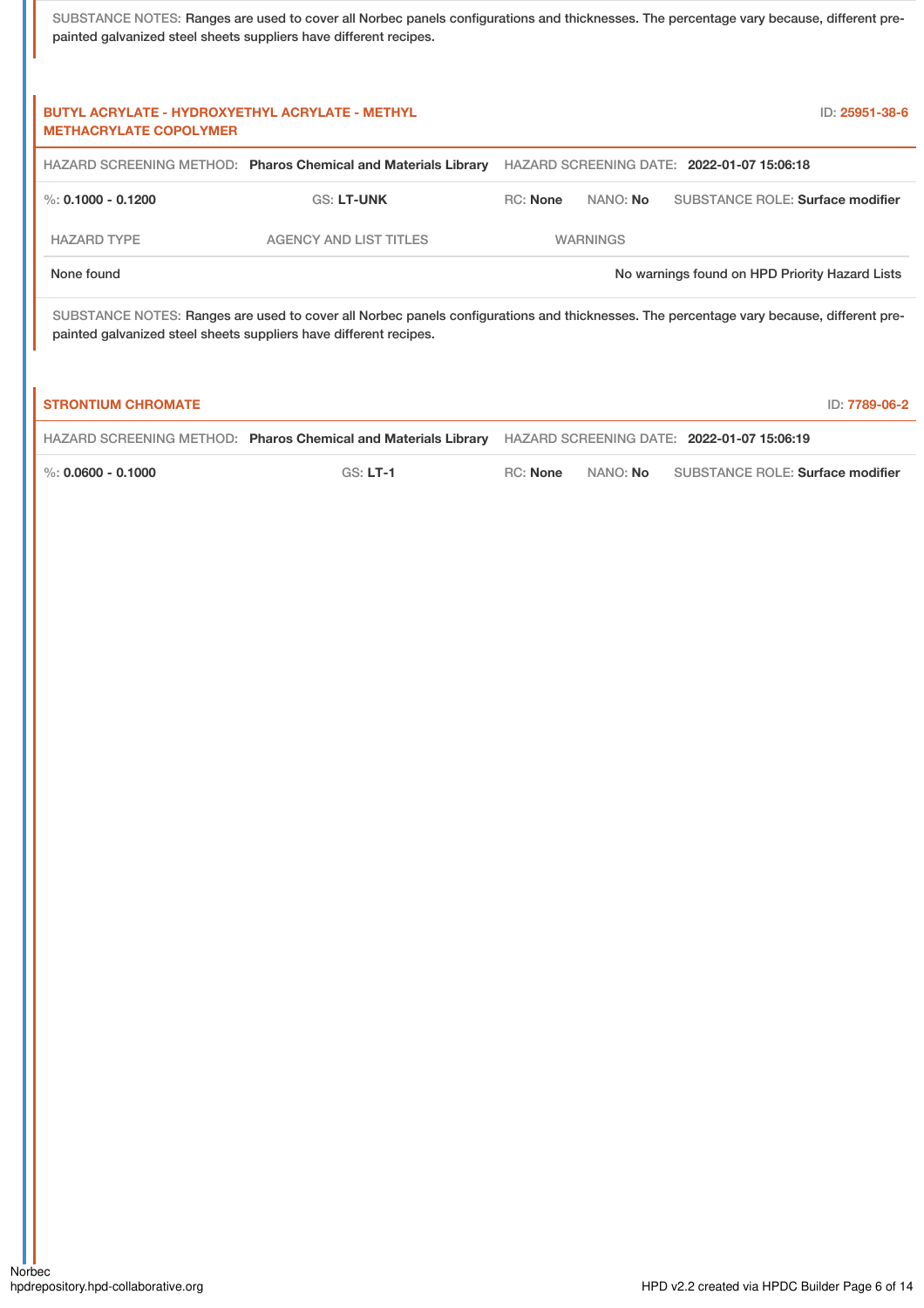| <b>HAZARD TYPE</b> | <b>AGENCY AND LIST TITLES</b>                  | <b>WARNINGS</b>                                                                                                                 |
|--------------------|------------------------------------------------|---------------------------------------------------------------------------------------------------------------------------------|
| <b>CAN</b>         | <b>US CDC - Occupational Carcinogens</b>       | Occupational Carcinogen                                                                                                         |
| <b>CAN</b>         | <b>EU - REACH Annex XVII CMRs</b>              | Carcinogen Category 2 - Substances which should be<br>regarded as if they are Carcinogenic to man                               |
| CAN                | <b>EU - Annex VI CMRs</b>                      | Carcinogen Category 1B - Presumed Carcinogen based<br>on animal evidence                                                        |
| SKI                | <b>MAK</b>                                     | Sensitizing Substance Sh - Danger of skin sensitization                                                                         |
| <b>CAN</b>         | <b>MAK</b>                                     | Carcinogen Group 1 - Substances that cause cancer in<br>man                                                                     |
| <b>MUL</b>         | <b>ChemSec - SIN List</b>                      | CMR - Carcinogen, Mutagen &/or Reproductive Toxicant                                                                            |
| <b>MUL</b>         | German FEA - Substances Hazardous to<br>Waters | Class 3 - Severe Hazard to Waters                                                                                               |
| CAN                | <b>IARC</b>                                    | Group 1 - Agent is Carcinogenic to humans                                                                                       |
| <b>CAN</b>         | CA EPA - Prop 65                               | Carcinogen                                                                                                                      |
| <b>CAN</b>         | US NIH - Report on Carcinogens                 | Known to be a human Carcinogen                                                                                                  |
| <b>DEV</b>         | CA EPA - Prop 65                               | Developmental toxicity                                                                                                          |
| <b>CAN</b>         | <b>EU - SVHC Authorisation List</b>            | Carcinogenic - Candidate list                                                                                                   |
| <b>CAN</b>         | <b>EU - SVHC Authorisation List</b>            | Carcinogenic - Banned unless Authorised                                                                                         |
|                    |                                                |                                                                                                                                 |
| <b>REP</b>         | CA EPA - Prop 65                               | <b>Reproductive Toxicity - Female</b>                                                                                           |
| <b>REP</b>         | CA EPA - Prop 65                               | Reproductive Toxicity - Male                                                                                                    |
| <b>GEN</b>         | <b>MAK</b>                                     | Germ Cell Mutagen 2                                                                                                             |
| CAN                | GHS - New Zealand                              | 6.7A - Known or presumed human carcinogens                                                                                      |
| CAN                | GHS - Australia                                | H350 - May cause cancer [Carcinogenicity - Category 1A<br>or $1B$ ]                                                             |
| CAN                | GHS - Japan                                    | H350 - May cause cancer [Carcinogenicity - Category 1A]                                                                         |
| CAN                | GHS - Korea                                    | H350 - May cause cancer [Carcinogenicity - Category 1]                                                                          |
| SKI                | EU - GHS (H-Statements) Annex 6 Table 3-1      | H317 - May cause an allergic skin reaction [Skin<br>sensitization - Category 1]                                                 |
| CAN                | EU - GHS (H-Statements) Annex 6 Table 3-1      | H350 - May cause cancer [Carcinogenicity - Category 1A<br>or $1B$ ]                                                             |
| AQU                | EU - GHS (H-Statements) Annex 6 Table 3-1      | H400 - Very toxic to aquatic life [Hazardous to the aquatic<br>environment (acute) - Category 1]                                |
| AQU                | EU - GHS (H-Statements) Annex 6 Table 3-1      | H410 - Very toxic to aquatic life with long lasting effects<br>[Hazardous to the aquatic environment (chronic) -<br>Category 1] |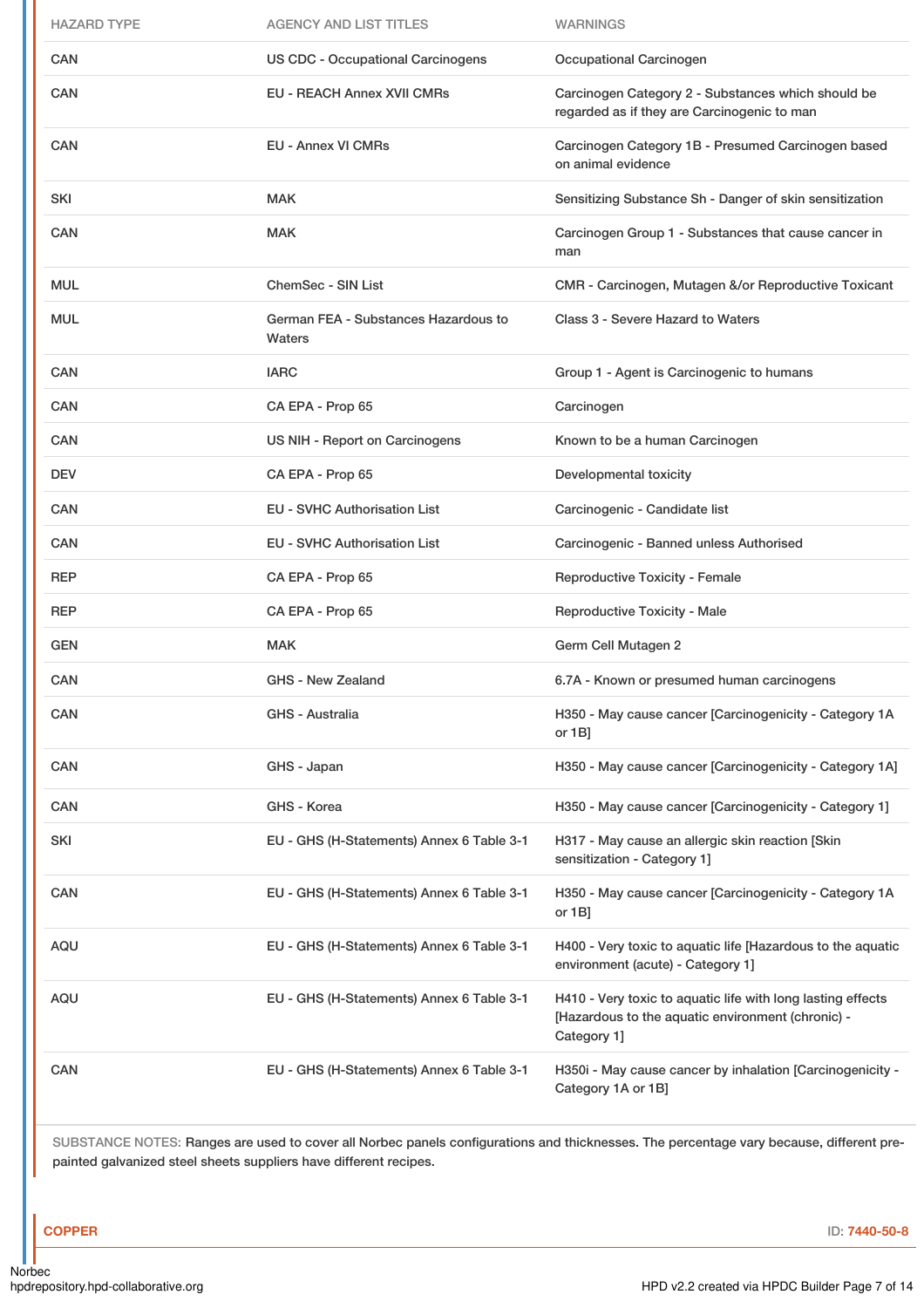|                                                                                                                                                                                                              | HAZARD SCREENING METHOD: Pharos Chemical and Materials Library                                                                                                                                               | HAZARD SCREENING DATE: 2021-07-09 17:29:16 |                                                        |
|--------------------------------------------------------------------------------------------------------------------------------------------------------------------------------------------------------------|--------------------------------------------------------------------------------------------------------------------------------------------------------------------------------------------------------------|--------------------------------------------|--------------------------------------------------------|
| %: $0.0000 - 0.2000$                                                                                                                                                                                         | GS: LT-P1                                                                                                                                                                                                    | <b>RC: None</b><br>NANO: No                | <b>SUBSTANCE ROLE: Alloy element</b>                   |
| <b>HAZARD TYPE</b>                                                                                                                                                                                           | <b>AGENCY AND LIST TITLES</b>                                                                                                                                                                                | <b>WARNINGS</b>                            |                                                        |
| AQU                                                                                                                                                                                                          | EU - GHS (H-Statements)                                                                                                                                                                                      |                                            | H411 - Toxic to aquatic life with long lasting effects |
|                                                                                                                                                                                                              | SUBSTANCE NOTES: Ranges are used to cover all Norbec panels configurations and thicknesses. The percentage vary because, different pre-<br>painted galvanized steel sheets suppliers have different recipes. |                                            |                                                        |
| <b>MOLYBDENUM</b>                                                                                                                                                                                            |                                                                                                                                                                                                              |                                            | ID: 7439-98-7                                          |
|                                                                                                                                                                                                              | HAZARD SCREENING METHOD: Pharos Chemical and Materials Library                                                                                                                                               | HAZARD SCREENING DATE: 2022-01-07 15:06:20 |                                                        |
| $\%$ : 0.0000 - 0.1000                                                                                                                                                                                       | <b>GS: LT-UNK</b>                                                                                                                                                                                            | <b>RC: None</b><br>NANO: No                | <b>SUBSTANCE ROLE: Alloy element</b>                   |
| <b>HAZARD TYPE</b>                                                                                                                                                                                           | <b>AGENCY AND LIST TITLES</b>                                                                                                                                                                                | <b>WARNINGS</b>                            |                                                        |
| None found                                                                                                                                                                                                   |                                                                                                                                                                                                              |                                            | No warnings found on HPD Priority Hazard Lists         |
|                                                                                                                                                                                                              | SUBSTANCE NOTES: Ranges are used to cover all Norbec panels configurations and thicknesses. The percentage vary because, different pre-<br>painted galvanized steel sheets suppliers have different recipes. |                                            |                                                        |
| <b>ESTERS WITH 1,3-BUTANEDIOL</b>                                                                                                                                                                            | FATTY ACIDS, CASTOR-OIL, CAUSTIC-OXIDIZED, DISTN. RESIDUES,                                                                                                                                                  |                                            | ID: 113669-95-7                                        |
|                                                                                                                                                                                                              | HAZARD SCREENING METHOD: Pharos Chemical and Materials Library                                                                                                                                               | HAZARD SCREENING DATE: 2022-01-07 15:06:27 |                                                        |
| $\%$ : 0.0000 - 0.1700                                                                                                                                                                                       | <b>GS: NoGS</b>                                                                                                                                                                                              | <b>RC: None</b><br>NANO: No                | <b>SUBSTANCE ROLE: Surface modifier</b>                |
| <b>HAZARD TYPE</b>                                                                                                                                                                                           | <b>AGENCY AND LIST TITLES</b>                                                                                                                                                                                | <b>WARNINGS</b>                            |                                                        |
| None found                                                                                                                                                                                                   |                                                                                                                                                                                                              |                                            | No warnings found on HPD Priority Hazard Lists         |
|                                                                                                                                                                                                              | SUBSTANCE NOTES: Ranges are used to cover all Norbec panels configurations and thicknesses. The percentage vary because, different pre-<br>painted galvanized steel sheets suppliers have different recipes. |                                            |                                                        |
|                                                                                                                                                                                                              | PHOSPHORIC ACID, COMPOUNDS, NICKEL(2+) ZINC SALT (2:1:2)                                                                                                                                                     |                                            | ID: 90053-13-7                                         |
|                                                                                                                                                                                                              | HAZARD SCREENING METHOD: Pharos Chemical and Materials Library                                                                                                                                               | HAZARD SCREENING DATE: 2022-01-07 15:06:26 |                                                        |
| $\%$ : 0.0000 - 0.1000                                                                                                                                                                                       | <b>GS: LT-1</b>                                                                                                                                                                                              | <b>RC: None</b><br>NANO: No                | SUBSTANCE ROLE: Surface modifier                       |
| <b>HAZARD TYPE</b>                                                                                                                                                                                           | <b>AGENCY AND LIST TITLES</b>                                                                                                                                                                                | <b>WARNINGS</b>                            |                                                        |
| <b>CAN</b>                                                                                                                                                                                                   | <b>IARC</b>                                                                                                                                                                                                  |                                            | Group 1 - Agent is Carcinogenic to humans              |
| <b>CAN</b>                                                                                                                                                                                                   | CA EPA - Prop 65                                                                                                                                                                                             | Carcinogen                                 |                                                        |
| <b>CAN</b>                                                                                                                                                                                                   | US NIH - Report on Carcinogens                                                                                                                                                                               | Known to be a human Carcinogen             |                                                        |
| <b>RES</b>                                                                                                                                                                                                   | <b>AOEC - Asthmagens</b>                                                                                                                                                                                     | Asthmagen (Rs) - sensitizer-induced        |                                                        |
| SUBSTANCE NOTES: Ranges are used to cover all Norbec panels configurations and thicknesses. The percentage vary because, different pre-<br>painted galvanized steel sheets suppliers have different recipes. |                                                                                                                                                                                                              |                                            |                                                        |
| <b>ZINC PHOSPHATE</b>                                                                                                                                                                                        |                                                                                                                                                                                                              |                                            | ID: 7779-90-0                                          |
|                                                                                                                                                                                                              | HAZARD SCREENING METHOD: Pharos Chemical and Materials Library HAZARD SCREENING DATE: 2022-01-07 15:06:25                                                                                                    |                                            |                                                        |

Norbec<br>hpdrepository.hpd-collaborative.org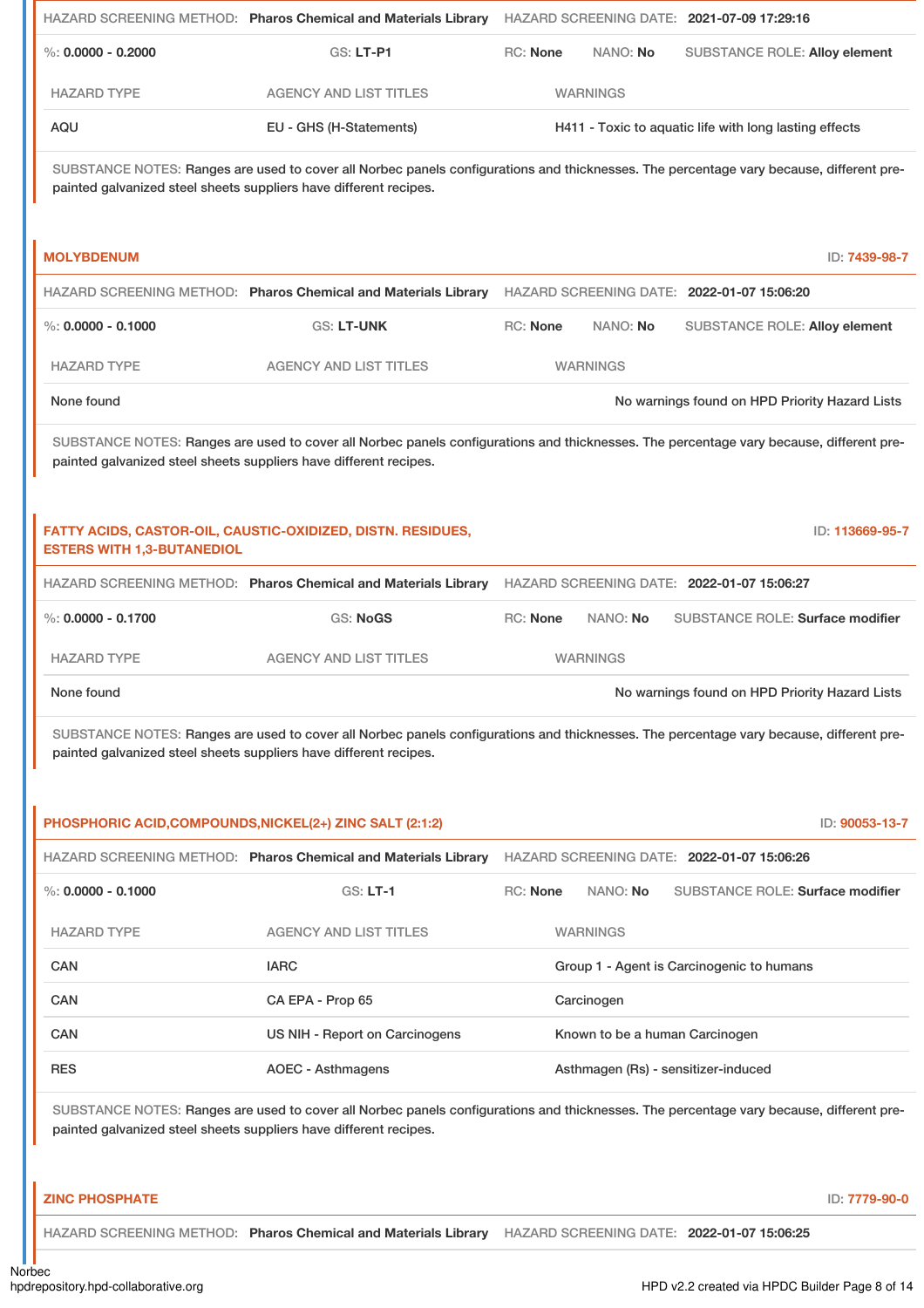| $\%: 0.0000 - 0.9000$                                                                                    | <b>GS: LT-P1</b>                                                                                                                        | <b>RC: None</b> | NANO: No                             | <b>SUBSTANCE ROLE: Surface modifier</b>                                                                          |                                 |
|----------------------------------------------------------------------------------------------------------|-----------------------------------------------------------------------------------------------------------------------------------------|-----------------|--------------------------------------|------------------------------------------------------------------------------------------------------------------|---------------------------------|
| <b>HAZARD TYPE</b>                                                                                       | <b>AGENCY AND LIST TITLES</b>                                                                                                           |                 | <b>WARNINGS</b>                      |                                                                                                                  |                                 |
| <b>MUL</b>                                                                                               | German FEA - Substances Hazardous to<br>Waters                                                                                          |                 | Class 2 - Hazard to Waters           |                                                                                                                  |                                 |
| <b>AQU</b>                                                                                               | EU - GHS (H-Statements) Annex 6 Table 3-1                                                                                               |                 | environment (acute) - Category 1]    | H400 - Very toxic to aquatic life [Hazardous to the aquatic                                                      |                                 |
| <b>AQU</b>                                                                                               | EU - GHS (H-Statements) Annex 6 Table 3-1                                                                                               |                 | Category 1]                          | H410 - Very toxic to aquatic life with long lasting effects<br>[Hazardous to the aquatic environment (chronic) - |                                 |
| painted galvanized steel sheets suppliers have different recipes.                                        | SUBSTANCE NOTES: Ranges are used to cover all Norbec panels configurations and thicknesses. The percentage vary because, different pre- |                 |                                      |                                                                                                                  |                                 |
|                                                                                                          |                                                                                                                                         |                 |                                      |                                                                                                                  |                                 |
|                                                                                                          | HAZARD SCREENING METHOD: Pharos Chemical and Materials Library                                                                          |                 |                                      | HAZARD SCREENING DATE: 2022-01-07 15:06:24                                                                       |                                 |
|                                                                                                          | GS: LT-P1                                                                                                                               | <b>RC: None</b> | NANO: No                             | <b>SUBSTANCE ROLE: Surface modifier</b>                                                                          |                                 |
| <b>HAZARD TYPE</b>                                                                                       | <b>AGENCY AND LIST TITLES</b>                                                                                                           |                 | <b>WARNINGS</b>                      |                                                                                                                  |                                 |
| <b>END</b>                                                                                               | <b>TEDX - Potential Endocrine Disruptors</b>                                                                                            |                 | <b>Potential Endocrine Disruptor</b> |                                                                                                                  |                                 |
| $\%$ : 0.0000 - 0.1500<br>painted galvanized steel sheets suppliers have different recipes.              | SUBSTANCE NOTES: Ranges are used to cover all Norbec panels configurations and thicknesses. The percentage vary because, different pre- |                 |                                      |                                                                                                                  |                                 |
| 2,2,4-TRIMETHYL-1,3-PENTANEDIOL DIISOBUTYRATE<br><b>BISPHENOL A-BISPHENOL A DIGLYCIDYL ETHER POLYMER</b> |                                                                                                                                         |                 |                                      |                                                                                                                  | ID: 6846-50-0<br>ID: 25036-25-3 |

| $\%$ : 0.0000 - 0.1700 | GS: LT-P1                                 | <b>RC:</b> None | NANO: No        | SUBSTANCE ROLE: Surface modifier                      |
|------------------------|-------------------------------------------|-----------------|-----------------|-------------------------------------------------------|
| <b>HAZARD TYPE</b>     | <b>AGENCY AND LIST TITLES</b>             |                 | <b>WARNINGS</b> |                                                       |
| <b>END</b>             | <b>EU - Priority Endocrine Disruptors</b> |                 | Activity        | Category 1 - In vivo evidence of Endocrine Disruption |

| 1,3,5-TRIAZINE-2,4,6-TRIAMINE, POLYMER WITH FORMALDEHYDE,<br><b>METHYLATED</b> |                                                                |                 |                 |                                                |
|--------------------------------------------------------------------------------|----------------------------------------------------------------|-----------------|-----------------|------------------------------------------------|
|                                                                                | HAZARD SCREENING METHOD: Pharos Chemical and Materials Library |                 |                 | HAZARD SCREENING DATE: 2022-01-07 15:06:31     |
| %: $0.0000 - 0.1100$                                                           | <b>GS: LT-UNK</b>                                              | <b>RC:</b> None | NANO: <b>No</b> | SUBSTANCE ROLE: Surface modifier               |
| <b>HAZARD TYPE</b>                                                             | AGENCY AND LIST TITLES                                         |                 | <b>WARNINGS</b> |                                                |
| None found                                                                     |                                                                |                 |                 | No warnings found on HPD Priority Hazard Lists |

SUBSTANCE NOTES: Ranges are used to cover all Norbec panels configurations and thicknesses. The percentage vary because, different prepainted galvanized steel sheets suppliers have different recipes.

## **FATTY ACIDS, CASTOR-OIL, CAUSTIC-OXIDIZED, DISTN. RESIDUES, ESTERS WITH 1,3-BUTANEDIOL**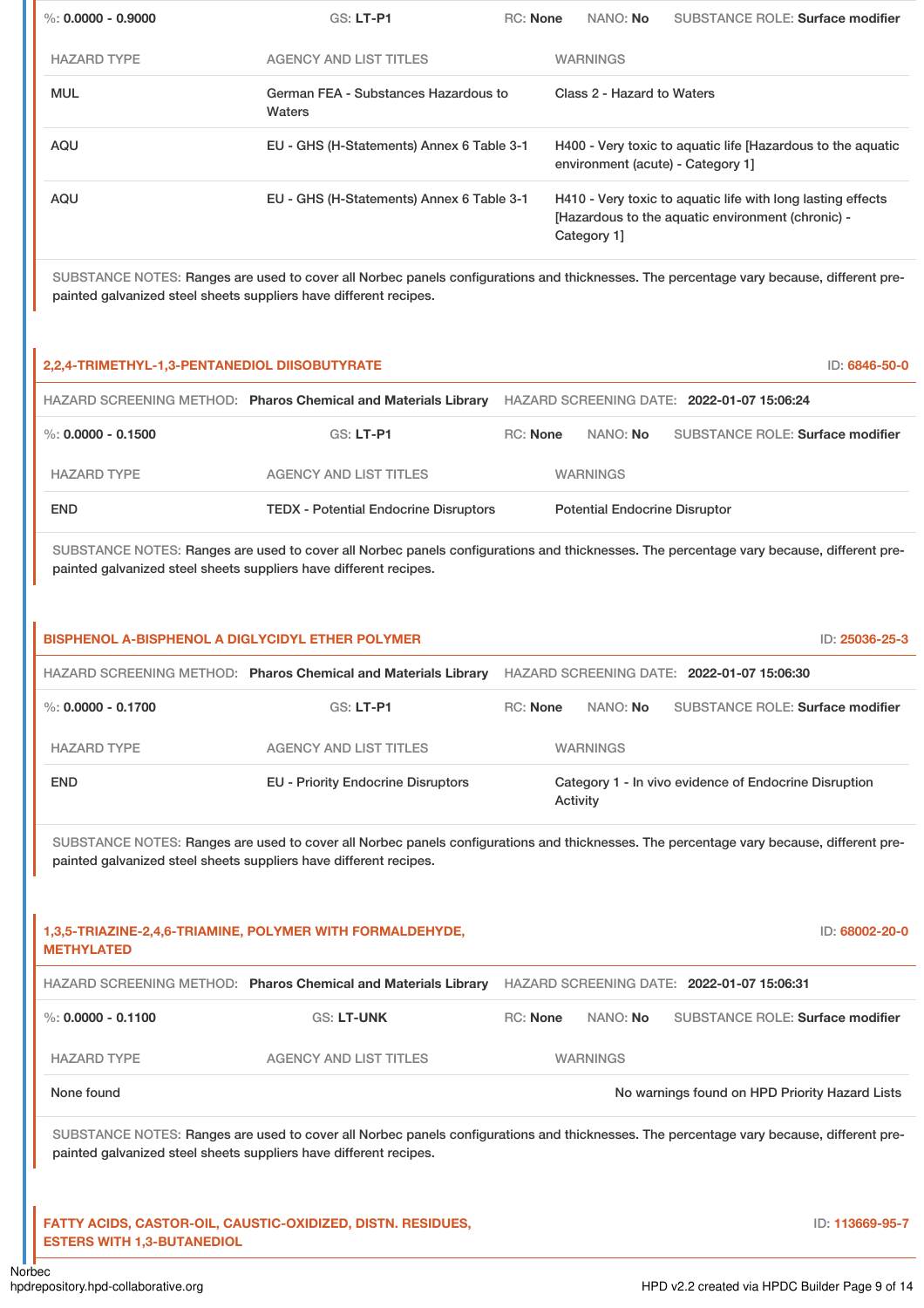|                                | HAZARD SCREENING METHOD: Pharos Chemical and Materials Library                                                                                                                                                                   |                 |                 | HAZARD SCREENING DATE: 2022-01-07 15:06:31     |
|--------------------------------|----------------------------------------------------------------------------------------------------------------------------------------------------------------------------------------------------------------------------------|-----------------|-----------------|------------------------------------------------|
| %: $0.0000 - 0.3300$           | <b>GS: NoGS</b>                                                                                                                                                                                                                  | <b>RC: None</b> | NANO: No        | <b>SUBSTANCE ROLE: Surface modifier</b>        |
| <b>HAZARD TYPE</b>             | <b>AGENCY AND LIST TITLES</b>                                                                                                                                                                                                    |                 | <b>WARNINGS</b> |                                                |
| None found                     |                                                                                                                                                                                                                                  |                 |                 | No warnings found on HPD Priority Hazard Lists |
|                                | SUBSTANCE NOTES: Ranges are used to cover all Norbec panels configurations and thicknesses. The percentage vary because, different pre-<br>painted galvanized steel sheets suppliers have different recipes.                     |                 |                 |                                                |
| <b>POLYVINYLIDENE FLUORIDE</b> |                                                                                                                                                                                                                                  |                 |                 | ID: 24937-79-9                                 |
|                                | HAZARD SCREENING METHOD: Pharos Chemical and Materials Library                                                                                                                                                                   |                 |                 | HAZARD SCREENING DATE: 2022-01-07 15:06:32     |
| $\%$ : 0.0000 - 0.4000         | GS: LT-UNK                                                                                                                                                                                                                       | <b>RC: None</b> | NANO: No        | <b>SUBSTANCE ROLE: Surface modifier</b>        |
| <b>HAZARD TYPE</b>             | <b>AGENCY AND LIST TITLES</b>                                                                                                                                                                                                    |                 | <b>WARNINGS</b> |                                                |
| None found                     |                                                                                                                                                                                                                                  |                 |                 | No warnings found on HPD Priority Hazard Lists |
|                                | SUBSTANCE NOTES: Ranges are used to cover all Norbec panels configurations and thicknesses. The percentage vary because, different pre-<br>painted galvanized steel sheets suppliers have different recipes.                     |                 |                 |                                                |
| <b>INSULATING MATERIAL</b>     | %: 29.9700 - 30.2900                                                                                                                                                                                                             |                 |                 |                                                |
| PRODUCT THRESHOLD: 1000 ppm    | RESIDUALS AND IMPURITIES CONSIDERED: Yes                                                                                                                                                                                         |                 |                 | <b>MATERIAL TYPE: Polymeric Material</b>       |
|                                | RESIDUALS AND IMPURITIES NOTES: According to the manufacturer, there are no impurities. Substances are entirely consumed during the                                                                                              |                 |                 |                                                |
|                                | chemical reaction but the blowing agent may still be present in the final product at a weight percentage of 6.75%, hence, it was included.                                                                                       |                 |                 |                                                |
|                                | OTHER MATERIAL NOTES: Weight percentage may vary as this HPD covers multiple configurations and thicknesses of Norbec panels.                                                                                                    |                 |                 |                                                |
| <b>CHLOROTRIFLUOROPROPENE</b>  |                                                                                                                                                                                                                                  |                 |                 | ID: 102687-65-0                                |
|                                | HAZARD SCREENING METHOD: Pharos Chemical and Materials Library                                                                                                                                                                   |                 |                 | HAZARD SCREENING DATE: 2021-07-09 18:41:21     |
| $\%: 0.0000 - 6.7500$          | <b>GS: NoGS</b>                                                                                                                                                                                                                  | RC: None        | NANO: No        | SUBSTANCE ROLE: Blowing agent                  |
| <b>HAZARD TYPE</b>             | <b>AGENCY AND LIST TITLES</b>                                                                                                                                                                                                    |                 | <b>WARNINGS</b> |                                                |
| None found                     |                                                                                                                                                                                                                                  |                 |                 | No warnings found on HPD Priority Hazard Lists |
|                                | SUBSTANCE NOTES: Substance weight percentage intervals are used to cover different configurations<br>and thicknesses of Norbec panels. Residuals and impurities declared by the manufacturers are below the reporting threshold. |                 |                 |                                                |
| <b>POLYURETHANE FOAMS</b>      |                                                                                                                                                                                                                                  |                 |                 | ID: 9009-54-5                                  |
|                                | HAZARD SCREENING METHOD: Pharos Chemical and Materials Library                                                                                                                                                                   |                 |                 | HAZARD SCREENING DATE: 2022-01-07 15:06:28     |
| %: $0.0000 - 93.2500$          | GS: LT-UNK                                                                                                                                                                                                                       | <b>RC: None</b> | NANO: No        | SUBSTANCE ROLE: Reagent                        |
| <b>HAZARD TYPE</b>             | <b>AGENCY AND LIST TITLES</b>                                                                                                                                                                                                    |                 | <b>WARNINGS</b> |                                                |
| None found                     |                                                                                                                                                                                                                                  |                 |                 | No warnings found on HPD Priority Hazard Lists |
|                                | SUBSTANCE NOTES: Substance weight percentage intervals are used to cover different configurations<br>and thicknesses of Norbec panels. Residuals and impurities declared by the manufacturers are below the reporting threshold. |                 |                 |                                                |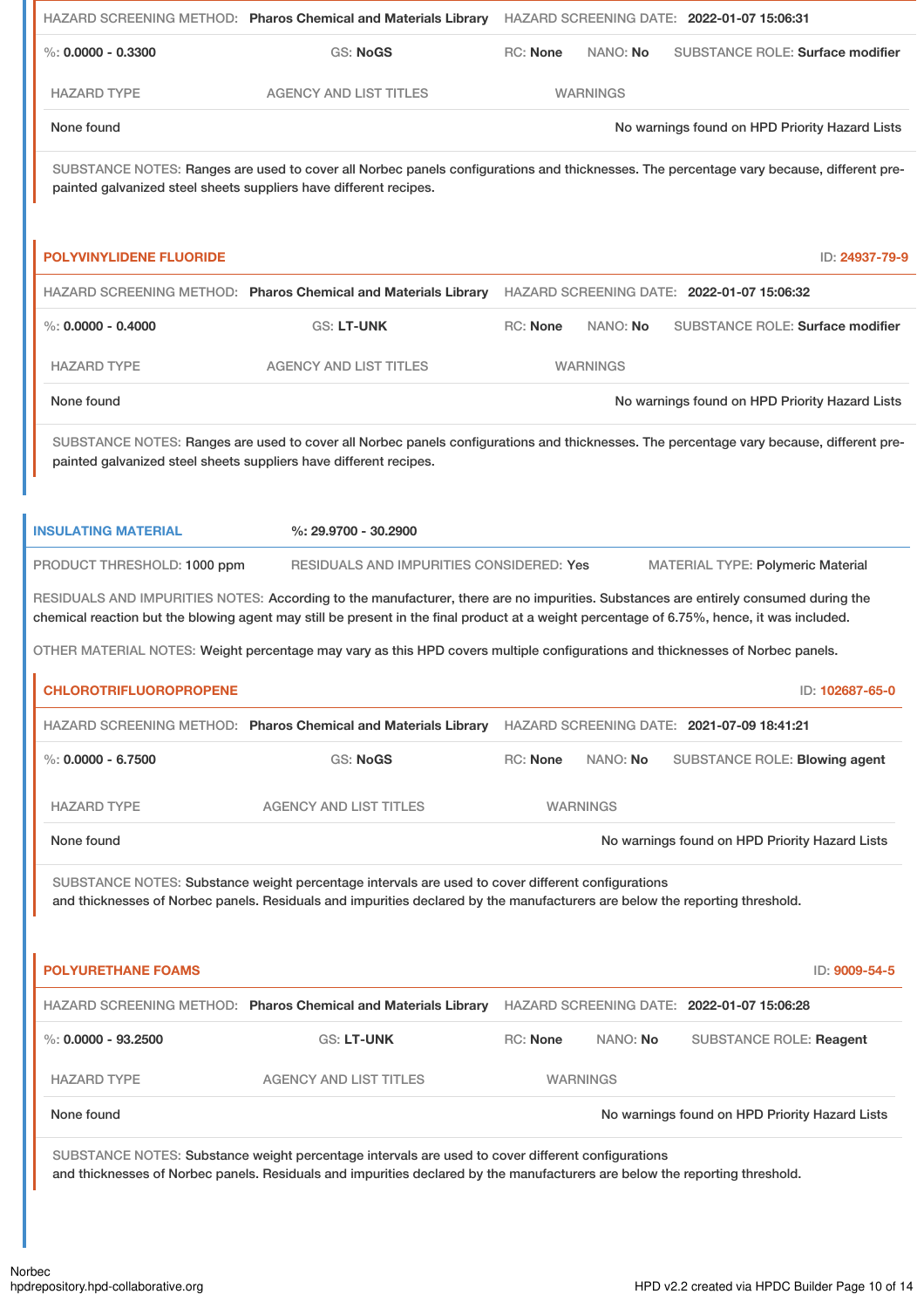**CAMLOCK %: 6.1000 - 6.2000**

PRODUCT THRESHOLD: 1000 ppm RESIDUALS AND IMPURITIES CONSIDERED: No MATERIAL TYPE: Metal

RESIDUALS AND IMPURITIES NOTES: There are no known impurities.

OTHER MATERIAL NOTES: Weight percentage may vary as this HPD covers multiple configurations and thicknesses of Norbec panels.

# **ZINC** ID: **7440-66-6** HAZARD SCREENING METHOD: **Pharos Chemical and Materials Library** HAZARD SCREENING DATE: **2021-07-09 18:47:37** %: **0.0000 - 6.8000** GS: LT-P1 RC: None NANO: No SUBSTANCE ROLE: Galvanizing HAZARD TYPE AGENCY AND LIST TITLES WARNINGS AQU EU - GHS (H-Statements) H400 - Very toxic to aquatic life AQU EU - GHS (H-Statements) H410 - Very toxic to aquatic life with long lasting effects END TEDX - Potential Endocrine Disruptors Potential Endocrine Disruptor MUL German FEA - Substances Hazardous to Waters Class 2 - Hazard to Waters PHY EU - GHS (H-Statements) H250 - Catches fire spontaneously if exposed to air PHY **EU - GHS (H-Statements)** H260 - In contact with water releases flammable gases which may ignite spontaneously

SUBSTANCE NOTES: Substance weight percentage intervals are used to cover different configurations and thicknesses of Norbec panels. Residuals and impurities declared by the manufacturers are below the reporting threshold.

| <b>STEEL</b>          |                                                                |                 | ID: 12597-69-2                                        |
|-----------------------|----------------------------------------------------------------|-----------------|-------------------------------------------------------|
|                       | HAZARD SCREENING METHOD: Pharos Chemical and Materials Library |                 | HAZARD SCREENING DATE: 2021-07-09 18:45:54            |
| %: $0.0000 - 93.2000$ | GS: NoGS                                                       |                 | RC: None NANO: No SUBSTANCE ROLE: Structure component |
| <b>HAZARD TYPE</b>    | <b>AGENCY AND LIST TITLES</b>                                  | <b>WARNINGS</b> |                                                       |
| None found            |                                                                |                 | No warnings found on HPD Priority Hazard Lists        |

SUBSTANCE NOTES: Substance weight percentage intervals are used to cover different configurations and thicknesses of Norbec panels. Residuals and impurities declared by the manufacturers are below the reporting threshold.

| <b>HIGH IMPACT POLYSTYRENE</b> | $\%: 1.2000$                            |                                          |
|--------------------------------|-----------------------------------------|------------------------------------------|
| PRODUCT THRESHOLD: 1000 ppm    | RESIDUALS AND IMPURITIES CONSIDERED: No | <b>MATERIAL TYPE: Polymeric Material</b> |

RESIDUALS AND IMPURITIES NOTES: According to the manufacturer, there are no know impurities. Substances are entirely consumed during the chemical reaction but an additive may still be present in the final product and it is below reporting threshold.

OTHER MATERIAL NOTES: High impact polystyrene materials is used when Norbec panels are installed in a wall or roof corners.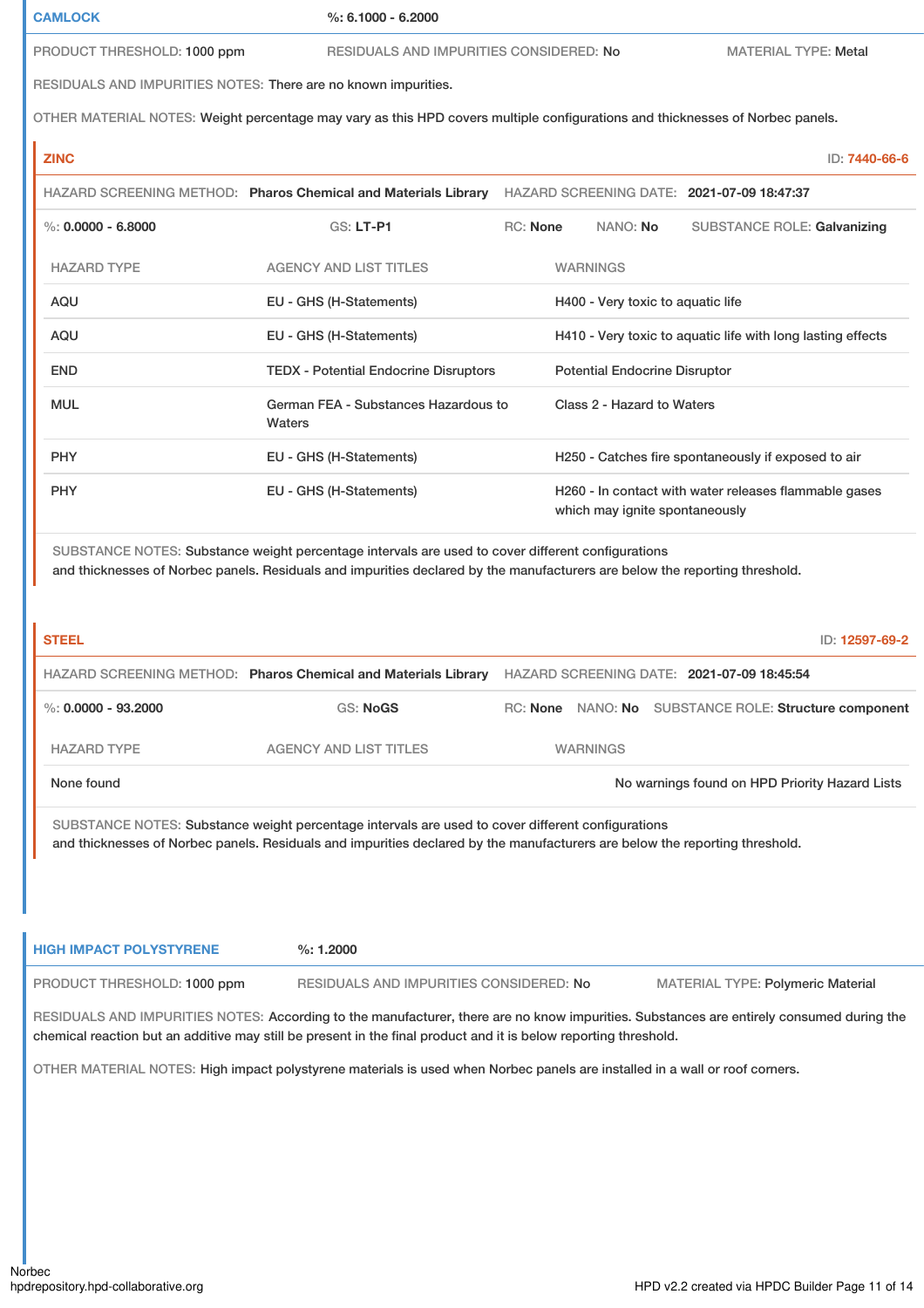| <b>POLYSTYRENE</b> |                                                                |          |                 | ID: 9003-55-8                                  |
|--------------------|----------------------------------------------------------------|----------|-----------------|------------------------------------------------|
|                    | HAZARD SCREENING METHOD: Pharos Chemical and Materials Library |          |                 | HAZARD SCREENING DATE: 2022-01-07 15:06:10     |
| $\%$ : 100.0000    | <b>GS: LT-UNK</b>                                              | RC: None |                 | NANO: No SUBSTANCE ROLE: Structure component   |
| <b>HAZARD TYPE</b> | <b>AGENCY AND LIST TITLES</b>                                  |          | <b>WARNINGS</b> |                                                |
| None found         |                                                                |          |                 | No warnings found on HPD Priority Hazard Lists |

SUBSTANCE NOTES: There are no known residuals and impurities in this substance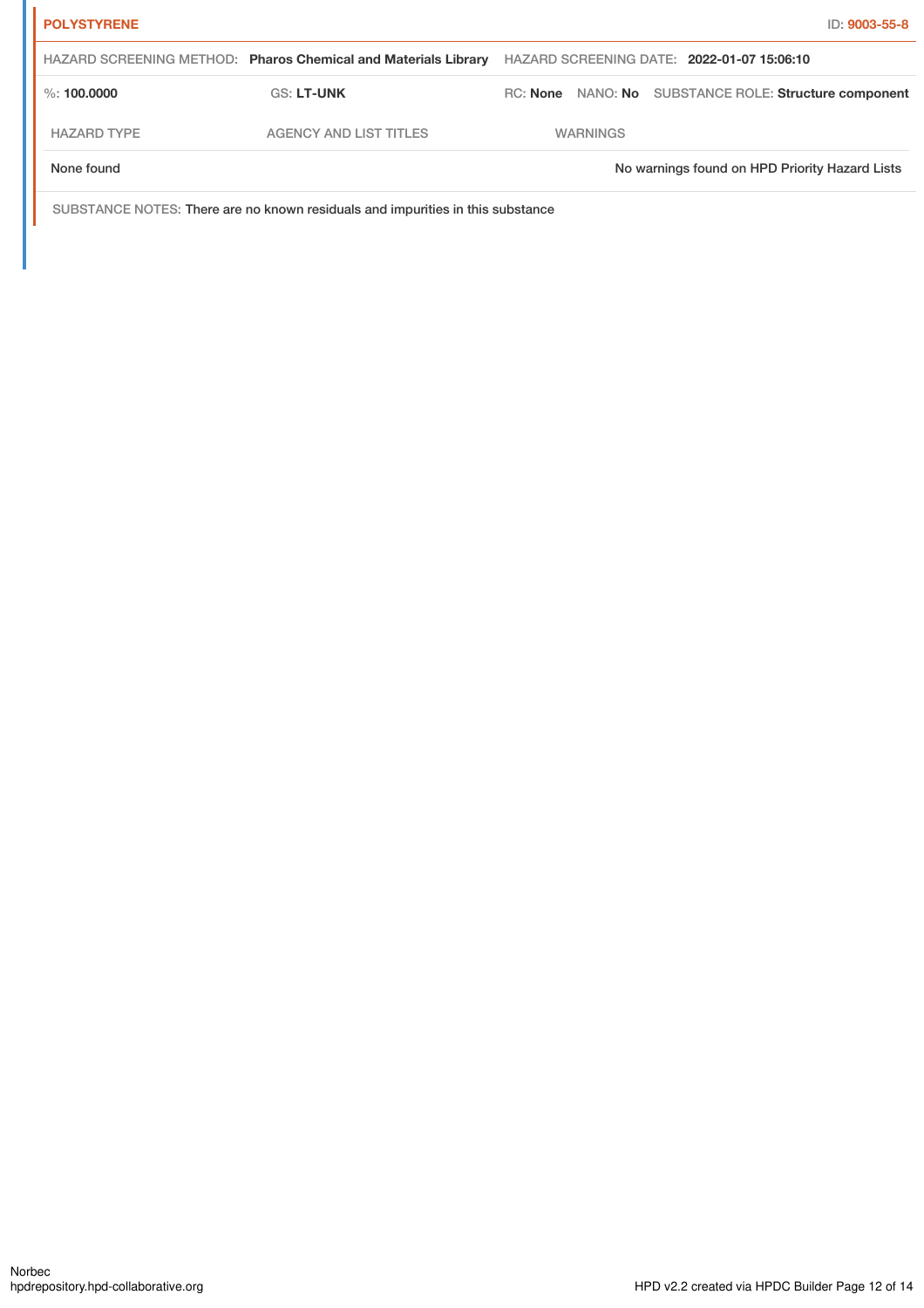This section lists applicable certification and standards compliance information for VOC emissions and VOC content. Other types of health or *environmental performance testing or certifications completed for the product may be provided.*

| <b>VOC EMISSIONS</b>                                             | <b>CDPH Standard Method - Not tested</b> |                          |  |  |
|------------------------------------------------------------------|------------------------------------------|--------------------------|--|--|
| CERTIFYING PARTY: Self-declared<br>APPLICABLE FACILITIES: Norbec | ISSUE DATE: 2021-07- EXPIRY DATE:<br>20  | CERTIFIER OR LAB: Norbec |  |  |
| CERTIFICATE URL:                                                 |                                          |                          |  |  |

CERTIFICATION AND COMPLIANCE NOTES:

## **Section 4: Accessories**

This section lists related products or materials that the manufacturer requires or recommends for installation (such as adhesives or fasteners), maintenance, cleaning, or operations. For information relating to the contents of these related products, refer to their applicable Health Product *Declarations, if available.*

No accessories are required for this product.

## **Section 5: General Notes**